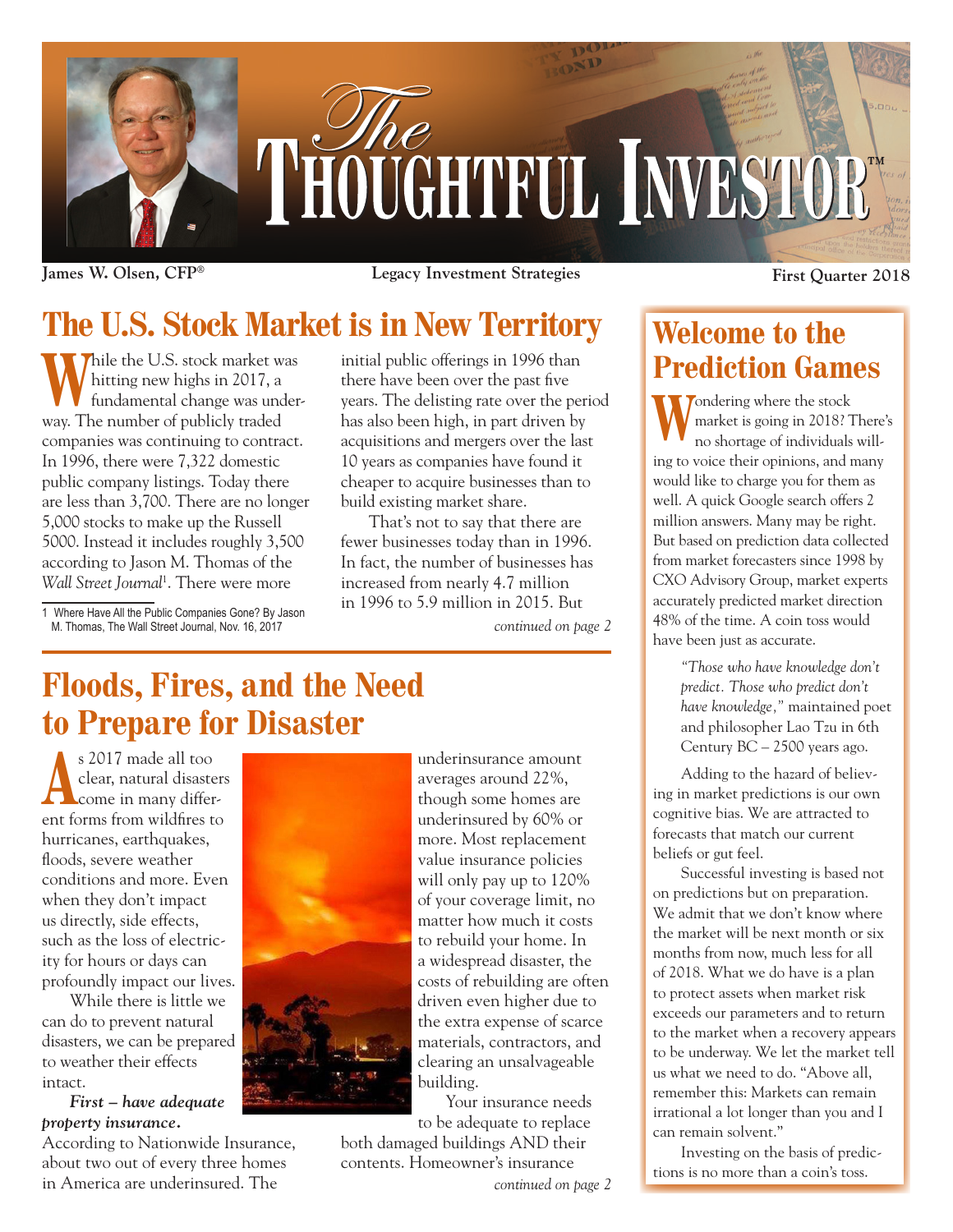### **The U.S. Stock Market is in New Territory** *continued from page 1*

fewer are choosing to list on the stock exchanges. The decline in public ownership of U.S. businesses is attributed to a number of causes from excessive government regulation and disclosure requirements, to the difficulties of dealing with activist investors, less need to raise large amounts of capital to fund business development in a digital world, increased private funding sources, and outsourcing to overseas contractors.

But the decline in the publicly traded company is very much a U.S. trend. The number of public companies increased by almost 30% elsewhere in the world since 1996, including nearly 50% increases in other developed countries and a 12% in emerging economies.

A number of concerns are raised by the decline in U.S. listings:

- Publicly traded companies are larger than ever,
- Large companies often find it difficult to grow revenues and profits faster than the economy,
- Opportunities to invest in early stage growth companies are increasingly limited to private equity investors,
- Initial public offerings come to market much later in the company's growth cycle after private equity investors have benefited from early exponential growth,
- IPO subscriptions are concentrated among large institutional players,
- Retail investors are shut out of many profitable investment opportunities.

Equity investments have long been the primary means of growing retirement assets and enabling individuals to share in the growth and profitability of successful companies. While the impact of fewer public companies will eventually be known through hindsight, if these concerns are valid, it says investors and investment advisors need to work harder and smater to profit from market gains. Past performance is not an indication of future gains and passive investing based on historical performance is more at risk than ever. Investment approaches must be able to respond to a changing market environment with new risks and challenges. As we enter 2018, that is very much the goal and direction of our firm.

### **Floods, Fires, and the Need to Prepare for Disaster** *continued from page 1*

policies have specific limits as to the value of contents covered under the general policy. Know what those limits are and make certain values in excess of that amount are covered by insurance riders.

*Flood losses are not covered under homeowners' insurance policies.* Federally backed flood insurance is available through the National Flood Insurance Program, managed by the Federal Emergency Management Agency. However, your community must have agreed to adopt and enforce floodplain management ordinances to reduce future flood damage to qualify for the insurance.

#### **If you must evacuate…**

Ideally, you should keep hardto-replace documents such as birth certificates, wills, deeds, automobile titles, stock certificates, Treasury notes, bonds, loan documents, insurance policies, and other vital papers in a safe deposit box away from your home. However, there is always the possibility that the safe deposit box location could be destroyed. Copies of all documents in the safe deposit box

as well as passports, account numbers and contact information, an inventory of home possessions along with photographs of the property, and other vital documents that would be difficult or impossible to replace should be in a readily accessible file in your home or available online. Members of your family should know where to find the hard copy file or online records and be prepared to retrieve the documents should evacuation be required, or your home threatened.

BUT, before you upload this level of personal information to cloud storage, *you need to encrypt the data.* Without encryption, you are at risk that your personal data could be stolen in transit or from the storage server. Encryption software has become too inexpensive and easy to use to not take advantage of the technology. Don't trust the online storage provider to provide security for your information.

*Have a liquid emergency fund.* Problems are always easier to cope with if you have money. Remember if you need to relocate, you will need funds for rental deposits, to replace lost property and clothing and to pick up the pieces of your life. While your homeowner's insurance may cover those costs, you typically will not receive any settlement until after an adjuster visits the property. In a widespread disaster, that could take weeks.

*When you leave your home, turn off the electricity, water, and natural gas.* This will reduce the danger of fires and of contaminated water getting into your home's plumbing. Always shut off all the individual electrical circuits before shutting off the main circuit breaker.

*Discard perishables from your refrigerator and freezer.* If you are unable to return home before perishables begin to rot, you may have to discard the appliances. It's cheaper and less odorous to discard food in advance.

If you have animals on your property that you are not able to take with you, make certain they have some form of identification with a means to contact you such as cell phone number.

#### **If you are unable to evacuate…**

*You should be prepared to survive on your own for a period of three days continued on page 4*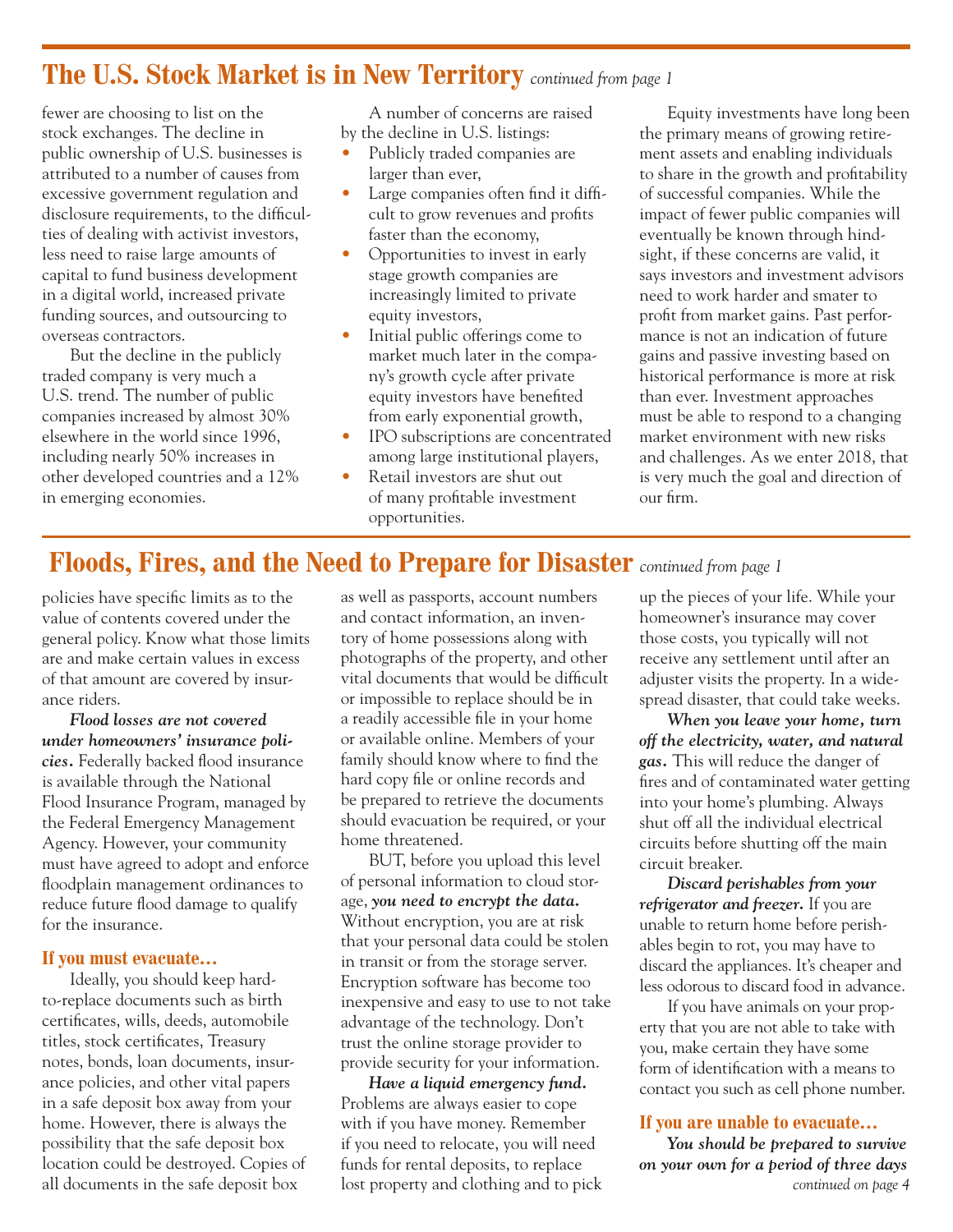## **Medicare Primer for Individuals Nearing Retirement**

The of the big unknowns when it comes to planning for retirement is the cost of medical care. One comes to planning for retirement is the cost of medical care. One resource Americans can count on – at least at this point – is Medicare. But it helps to understand what Medicare is and isn't and its limitations.

Medicare is a government health insurance program that covers much of the cost of hospital stays and doctors' office visits for individuals over age 65, those with long-term disabilities, end stage renal disease and other specified health issues, as well as lowincome beneficiaries. Since President Lyndon B. Johnson made Medicare law by signing H.R. 6675 in 1965, every paycheck you have received has included a deduction for Medicare – currently 1.45% from employees with a 0.9% surtax on earnings over \$200,000, matched by an employer contribution of 1.45%.

**Medicare does not pay for all of your health care costs.** There are co-pays, deductibles, and premiums unless you qualify for a low-income program or have other additional insurance. Coverage also has limitations. The information below is a primer on Medicare. It is not intended as legal advice or as a comprehensive overview of an increasingly complex benefit. But hopefully, it will help you better understand one element of your medical coverage in retirement.

#### **1. Enrolling in Medicare**

If you are already receiving Social Security benefits, when you turn 65 you will be automatically enrolled in Medicare Part A and Part B. Part A is free. *You definitely want to be enrolled in Part A.* You can choose to turn down Part B, since it has a monthly cost; if you keep it, the cost will be deducted from your Social Security payments.

If you are not receiving Social Security, you must apply for Medicare during seven-month *Initial Enrollment Period,* which usually begins three months before the month you turn 65, includes the month you

turn 65, and ends three months after the month you turn 65. Coverage starts the month you turn age 65. If you fail to sign up during this initial registration period, you could be charged higher premiums the rest of your life. The exception is if you delay registering for Medicare due to group insurance through your current job. You must sign up for Medicare within eight months of leaving your job, however, to avoid the higher premium costs the rest of your life.

#### **2. Medicare Options**

**Medicare Part A covers inpatient hospital stays, care in a skilled nursing facility, hospice care, and some** 

**home health care.** Medicare Part A is free if either you or your spouse paid Medicare payroll taxes for at least ten years. (People who aren't eligible for free Part A can pay a monthly premium of several hundred dollars.) There is currently a \$1,316 deductible if you are hospitalized.

Additional costs will apply if you are hospitalized for more than 60 days.

**Medicare Part B covers doctors' visits and outpatient services**. In 2017, the standard premium for this initiating this coverage was \$134 per month. Premium costs are higher for individuals with a modified adjusted gross income of \$85,000 or higher or couples with income in excess of \$170,000. In 2017, the Part B deductible was \$183 after which you would be responsible for 20% of the Medicare approved cost of services. Many preventive care services, such as flu shots, mammograms, cardiovascular screening every five years, screenings for cervical, prostate, and colorectal cancers, and an annual wellness visit, do not have any cost sharing, however, you could incur costs for tests and lab services.

**Medicare Advantage and Medicare Part C are alternatives to traditional Medicare coverage** offered by private health insurance companies, such as Medicare HMOs and PPOs, which provide coverage for Part A, Part B and (usually) Part D services in a single benefit package, typically with different premiums and restrictions. Costs and deductibles depend upon the level of coverage.

**Medicare Part D covers prescription drug costs.** There are a range of plans and coverages with premiums varying based on the coverage level you select. The average Part D premium in 2017 was \$34 a month. In addition to



premium costs, there are co-payments, deductibles and other out-of-pocket costs. *Part D coverage typically includes a "donut" hole*, a coverage gap when you must pay out of pocket for all prescriptions. In 2017, the coverage gap began when a beneficiary's total drug costs reached \$3,700. While in the hole, you receive a 60% or 49% discount – depending on whether brand-name or generic drugs are used – until total out-of-pocket costs reach \$4,950. At that point, catastrophic coverage begins with the government picking up most of the costs.

Part D premiums and prescriptions covered change every year, so it can pay to shop around during the open enrollment period each year from October 15 to December 7.

**A Medigap plan will pay for some**  *continued on page 4*